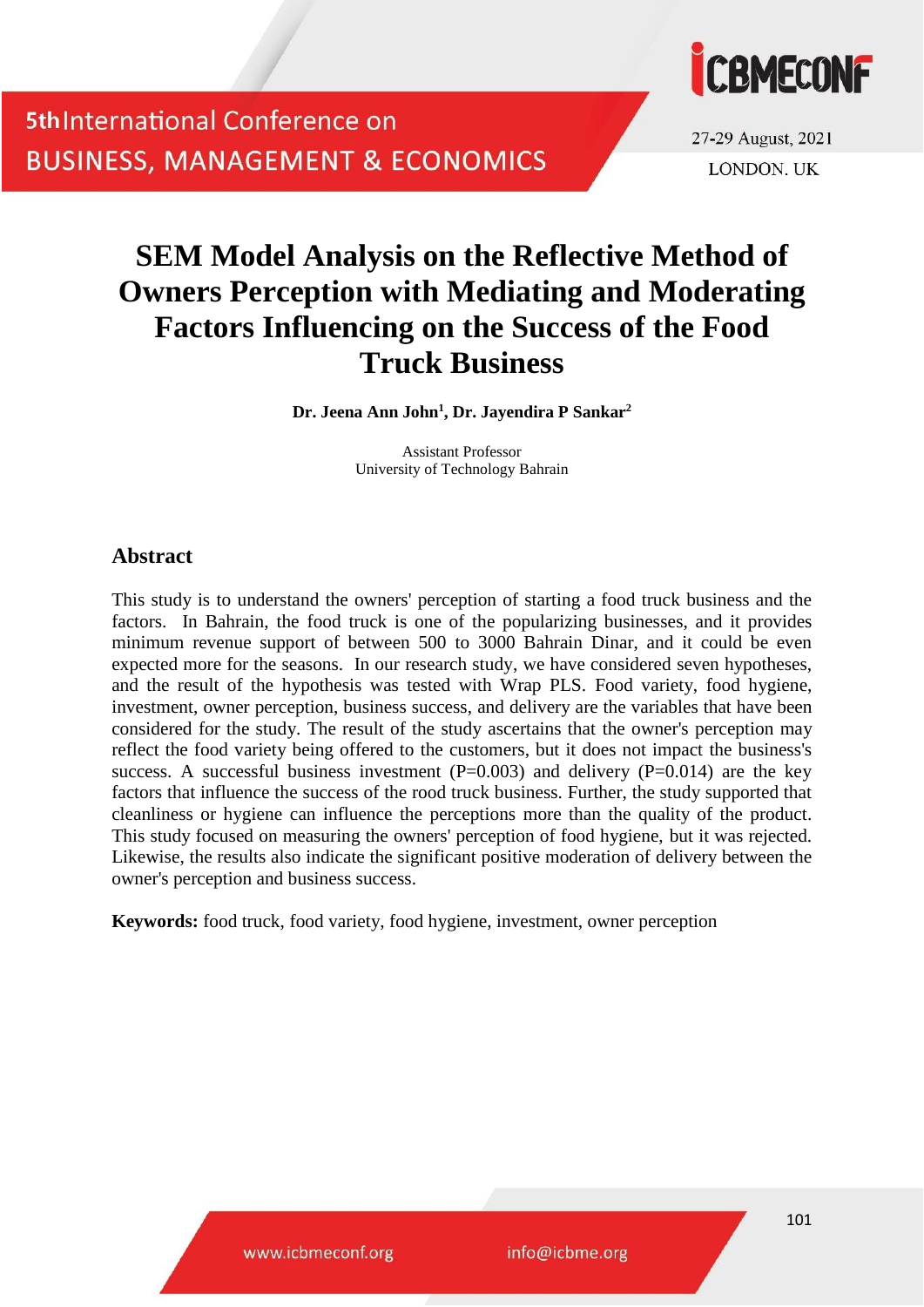

27-29 August, 2021 **LONDON. UK** 

## **Introduction**

The food truck is popularizing as a sole proprietor or partnership business seen in the GCC and Asian, European and Western countries. The food truck concept resulted from the 1800s, and this became more of an economic focus when the recession started taking place in 2008. Over the last few years, Bahrain has opened up the opportunity, especially for college graduates, to undertake the business in several core areas where people could access parking facilities and ambiances and maintain the environment's cleanliness. According to the research done by (Erickson 2015), food trucks are getting popular among the customers, and the regulators are concerned about safety. As the vendors could be aware of the consequence of the health concerns and the regulator policies, most food truck business fulfills the safety procedures relating to the truck and its equipment.

By exploring the safety of food truck products, the municipal, country, and the health department should revise the food inspection and the monitoring process to avoid risk and illness (Okumus et al., 2019). As per the definitions of International Monetary Funds, Bahrain is considered a developing country due to the variations in economic performance. The data about consumer spending between 2000 to 2020 has shown a significant increase even though there are differences in the saving pattern of the consumers. Factors that affect consumers' intention to visit food trucks are quick food serving, correcting mistakes, and providing reliable services to the customers (Shin et al., 2019). Street food refers to soldout ready-to-eat food in a street or alternative public place (markets, bazaars, and so on) typically ready at a short-term facility. Initially, vendors offered the concept as they crossed a city; today, it is considered a dedicated transportable food cart within the form of changed bikes, motorbikes, and cars referred to as food trucks became progressively standard (Kowalczyk & Kubal-Czerwińska, 2020).

As per the article published in tribune news of Bahrain, 2020, even though there is a fluctuating number of COVID-19 affecter, the taste of the food has grabbed 160000 food lovers towards the truck. This 2020 pandemic has turned economic growth, which resulted in 1.7 million jobs in all sectors. \$420 Billion was the loss faced by businesses, especially the core sectors such as the construction, tourism, and hospitality industries. Economic and Social Commission for Western Asia suggested that the Government adopt a supportive measure of the citizens and the counties' residents regarding tax exemptions, reduction in school fees, wage and electricity subsidies as a part of social protection (ESCWA, 2020). Due to the increasing popularity of food truck choices among consumers, this study will investigate customer selection attributes from the owner's perspective and compare factors such as investment, delivery, variety, and hygiene that impact the business's success.

Many countries have a difference in opinion on the operation of the food truck business. Some of the reviews are indicated, In India, the food truck concept is also developing but slightly expensive than street foods. The owner of a food truck shared the opinion that due to COVID-19, the business is moving down. The more common aspect of getting a customer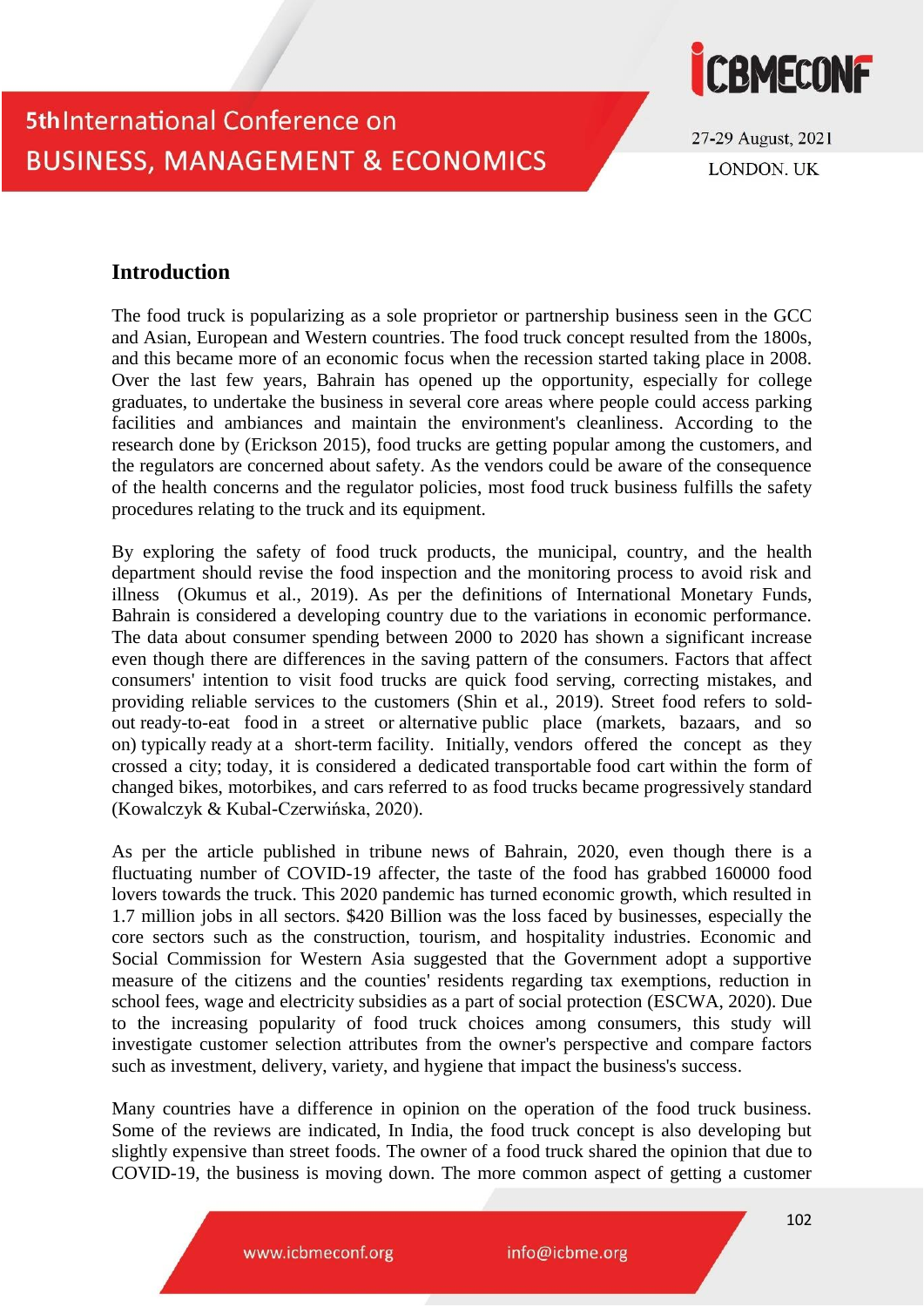

27-29 August, 2021 **LONDON. UK** 

attracted is that they can see the food is cooked in front of them and served hot. The customers rarely set out of the house because they are more concerned about reaching back home before midnight. Branded restaurants such as Kylin restaurants have more sales compared to pre-COVID-19 situations. Apart from the food business, other branded products such as Levi and Max plan to adapt the mobile store sales business (Eduqas, 2020). The biggest challenge faced by Beansie's Bus was to attract young customers to the truck. Though the food truck concept is getting popular in the US, the customers demanded more gourmet foods. Jay LaShombe, the owner of Beansie's Bus, has not altered the menus for more than a decade, and this could be the reason for not attracting young customers (Olsen & Mitchell, 2017).

The food trucks are located on vacant land. It is presumed to make the neighborhood to be livable, attractive, and vibrant. The food truck is a negative externality because of the trash issue, parking space, and continuous visitors. This aspect hurts the sales prices (Freybote et al., 2017). In their study, Yan et al. 2020 analyze the emotional interaction and vehicle modeling that are summarized. The truck's performance was positioned, and the modeling and style parts of the truck within the future were summarized. Use business information and interaction style to create prototypes of an excellent driverless food truck. Thus the study takes into account and explores the knowledge of industrial design and driving practices. Midwest, the low-income urban neighborhoods continue to be a problem to find healthy foods. Less income group people have limited options on spending high-level ingredients. Six Midwest metropolitan areas were analyzed, the result of the study indicates that incentives for mobile food truck operators to sell healthier food options can improve health outcomes in neighborhoods (Wallace, 2021).

#### **Literature Review and Hypothesis Development**

The resulted study concentrates on the nutritional composition of heliciculture species and the factors affecting them. The available data focuses on the extraction and use of raw materials for the food industry. The study's use was to investigate the food and enlighten the future (Pissia et al., 2021). Analyzing the increase Food-Away-From-Home (FAFH) plate waste and economic growth in China resulted in higher food variety, leading to less plate waste, but portion size can result in more waste. Secondly, the increase in consumer income can also lead to plate waste. Serving food with the required portions can reduce both the waste and the amount (Xu et al., 2020). The factor affecting the food wastage in universities is catering features, regional locations, and characteristics. The study highlights that females waste more food than males (Qian et al., 2021).

Origination in food for thought promotion system will help meet the evolving needs of the marketplace, such as consumer preference for healthy and high-quality food products and reducing the negative environmental impacts of food promotional material. Emerging concepts of active and intelligent publicity technologies provide numerous innovative solutions for prolonging shelf-aliveness and improving the quality and safety of food products. There are also new approaches to improving the passive characteristics of food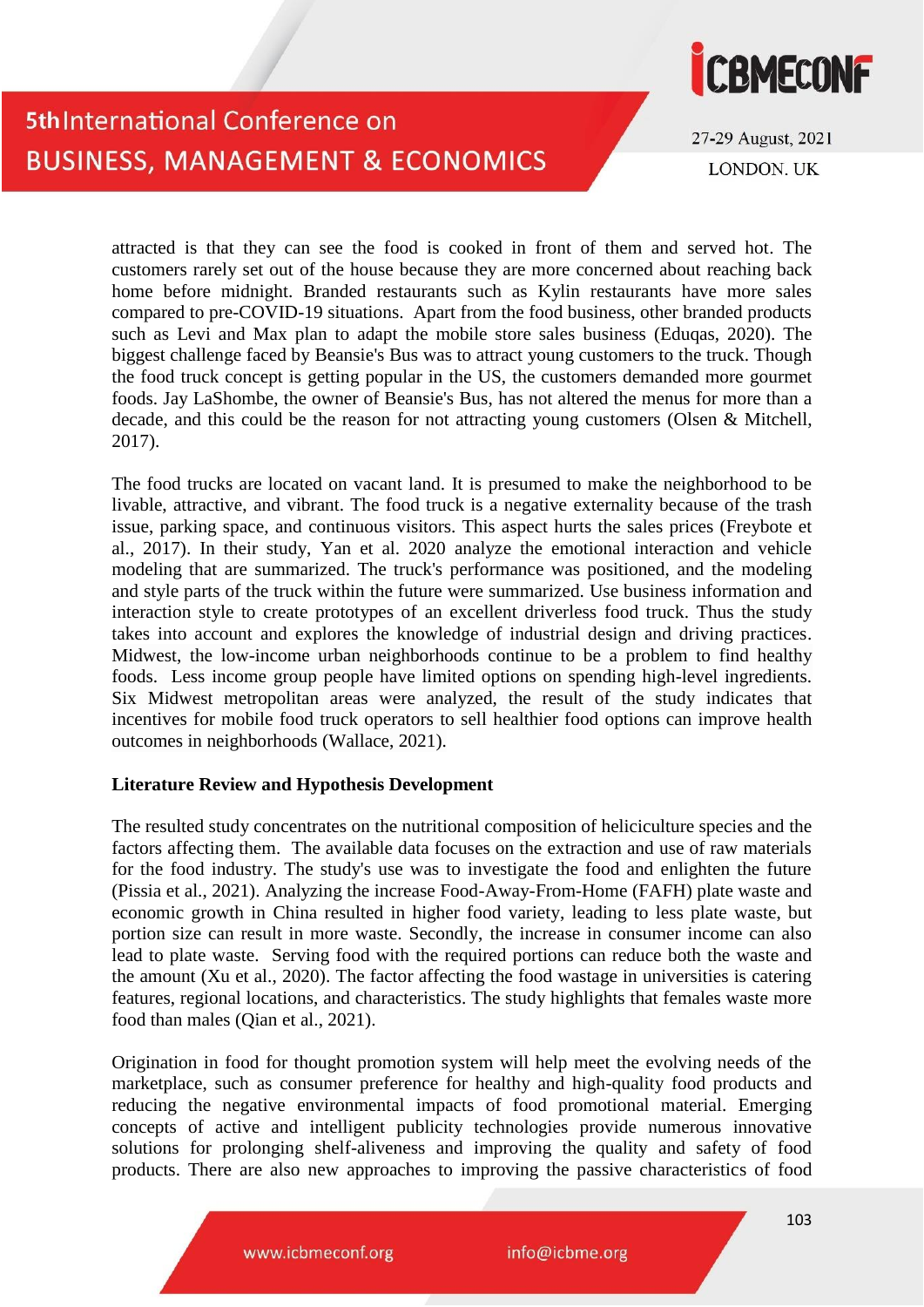

27-29 August, 2021 **LONDON. UK** 

promotion, such as mechanical strength, roadblock performance, and thermal stability. The development of sustainable or green promotional material can reduce the environmental impacts of food packaging by using edible or biodegradable fabric, plant extracts, and nanomaterials. Active, intelligent, and green packaging technologies can synergistically yield a multipurpose food-packaging system with no adverse interactions between components, and this aim can be seen as the ultimate goal for food packaging technology. This article reviews the rationale of food packaging and recent developments in different eccentric food packaging technologies. Global patents and future research inquiry are also discussed (Han et al., 2018).

In academic debate, the food trade has much importance because of its economic and social significance. More than the quality of the product, cleanliness or hygiene can influence the perceptions (Morano et al., 2018). There are high chances for the outbreak of food-born diseases if the handlers have limited knowledge of hygienic and sanitary practices in food preparation. Half of the respondents in the study of Brazilian food trucks believe that adequately cooked food is free from bacteria (Auad et al., 2019). By examining the 260,000 food inspection reports of Virginia, it was concluded by the researchers that food trucks were more hygienic than restaurants (Gjorgievska, 2014). Though food truck is popular among the customers, the result in the study done by (Erickson, 2015) suggests that food trucks or mobile vendors are safer than the restaurants. As there is limited research on food safety practices, the study done in the USA explores the safety and sanitation of food trucks in the developed destination. The study results that food prepared and sold from the truck could be a potential vehicle of clinically relevant (Okumus et al., 2019).

Food is essential to life; hence food condom is a fundamental human right. Billions of people in the world are at risk of unsafe food. Many zillions become sick while hundreds of consumers die yearly. The food chain starts from farm to fork/plate while challenges include microbial, chemical substance, personal and environmental hygiene. Historically, documented human cataclysm and economic disasters due to consuming contaminated food occurred due to intentional or unintentional personal conduct and unsuccessful governmental person to safeguard food quality and safety. While earlier incidents were mainly chemical contaminants, more recent outbreaks have been due to microbial agents. The Disablement Adjusted Lifetime Class attributed to these agents is most devastating to children younger than five years old, the elderly, and the sick. To ensure food safety and prevent unnecessary foodborne illnesses, rapid and accurate detection of pathogenic agents is essential.

Culture-based runs are being substituted by faster and spiritualist culture-independent diagnostics, including antigen-based assays and polymerase chain reaction (PCR) panels. Innovative technology such as Nuclear Magnetic Resonance (NMR) and nanoparticles can detect multiple target microbial pathogens' DNA or proteins using nucleic dot, antibodies, and other biomarkers assays analysis. The food manufacturer, distributors, manager, and vendors bear primary responsibility, while consumers must remain vigilant and literate. The government office must enforce food safety laws to safeguard public and individual health. Medical exam providers must remain passionate about preventing foodborne illnesses and

www.icbmeconf.org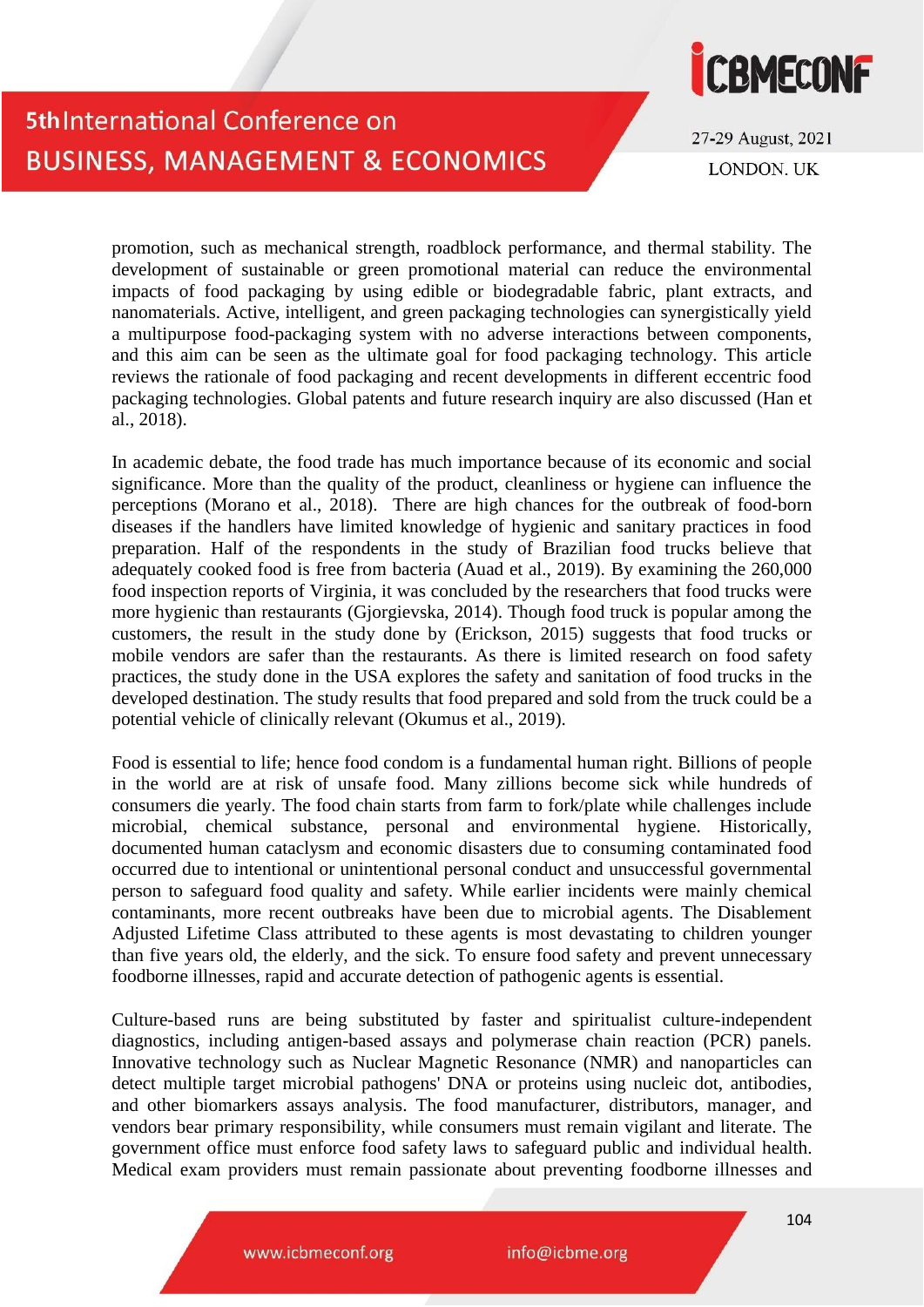

27-29 August, 2021 **LONDON, UK** 

consider treating disease with safe diet therapy under proper medical superintendence. The intimate quislingism between all the stakeholders will ultimately ensure food safety in the 21st century (Fung et al., 2018).

By undertaking qualitative interviews with 30 street food vendors in New York City, this research aims to study the perceptions of street food vendors and investigate their place in urban foodscapes. A qualitative interview was done with the 20 food vendors in New York. The results of the study show that street food in the twentieth-first century emerges as a significant part of city profiles where the most relevant issues, from the vendors' perspective, are the role of public urban spaces, the increasing appeal of street food for people, which includes a growing tourism demand, and the social media as a crucial factor to increase revenue. The work considers the implications of international street food events as an avenue for shaping public space and tourism practices in contemporary cities (Fusté-Forné, 2021).

An analytical work done on the street food of Dhaka city ascertains that capital is one factor that affects the profit or the sales revenue. Formal education does not have any significance to the sales revenue (Muzaffar et al., 2009). Food is a vital necessity, and it is a point of discussion on topics such as health, culture, tradition, wellbeing, and many more. From the seed to table, different practices related to the food cycle creates a learning opportunity for leadership. Innovations in food can address the complex challenges of food and agriculture (Fahlevi et al., 2019). Food self-sufficiency gained attention in many countries in the 2007- 2008 international food crisis, as countries sought to barrier themselves from the unpredictability of world food markets. The policy choices rely on the fully open trade policy for foodstuff and homegrown food. Food sufficiency is measured in several ways in search of policies to increase domestic food production (Clapp, 2017). The study aimed to investigate the effect of quality perceptions and authenticity of ethnic food trucks from customers to have a great experience. Data are collected from 540 customers, and a structural equation model is used to test the hypothesis. The result indicated that authenticity perception influences quality and dining satisfaction (Shafieizadeh et al., 2021).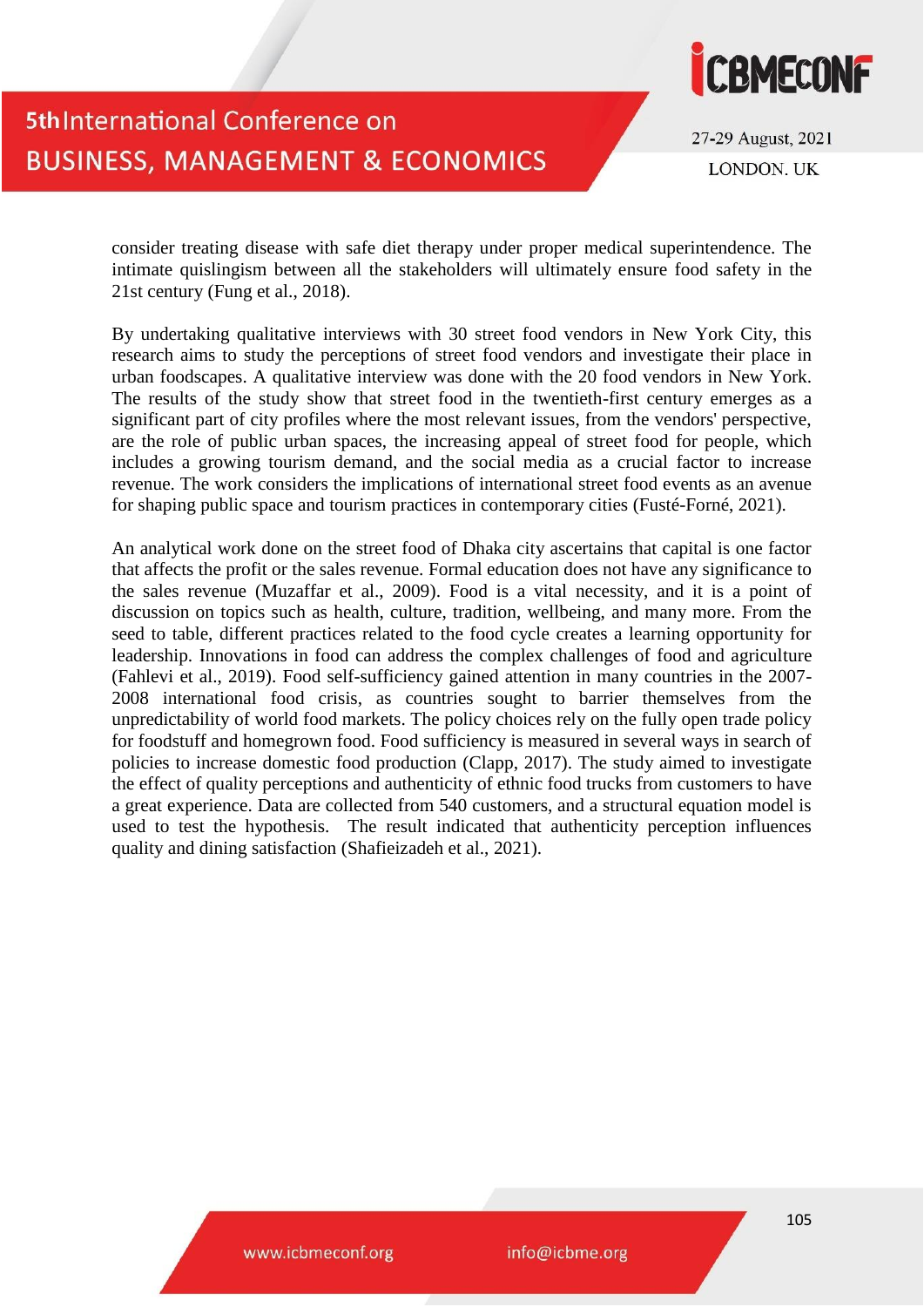

27-29 August, 2021 **LONDON. UK** 



### **Figure 1: Research Model**

The above figure 1 represents the research model consisting of four independent variables (food variety, food hygiene, food investment, and owner's perception), delivery as a moderating variable, and a dependent variable (business success). Therefore it is hypothesized that;

H1: Owners perception has a positive reflection on the selection of food variety for the food truck business in the Kingdom of Bahrain

H2: Owners perception has a positive reflection on the food hygiene for the street food truck business of the Kingdom of Bahrain

H3: Owners perception has a positive reflection on the investment for the street food truck business of the Kingdom of Bahrain

H4: Owners perception of the selected factors does have positive impacts on the success of food truck business in the Kingdom of Bahrain

H5: Food truck investment has an impact on the success of the food truck business in the Kingdom of Bahrain

H6: Food Variety has an impact on the success of the food truck business in the Kingdom of Bahrain

H7: Delivery is the moderating link between the owner's perception and business success

www.icbmeconf.org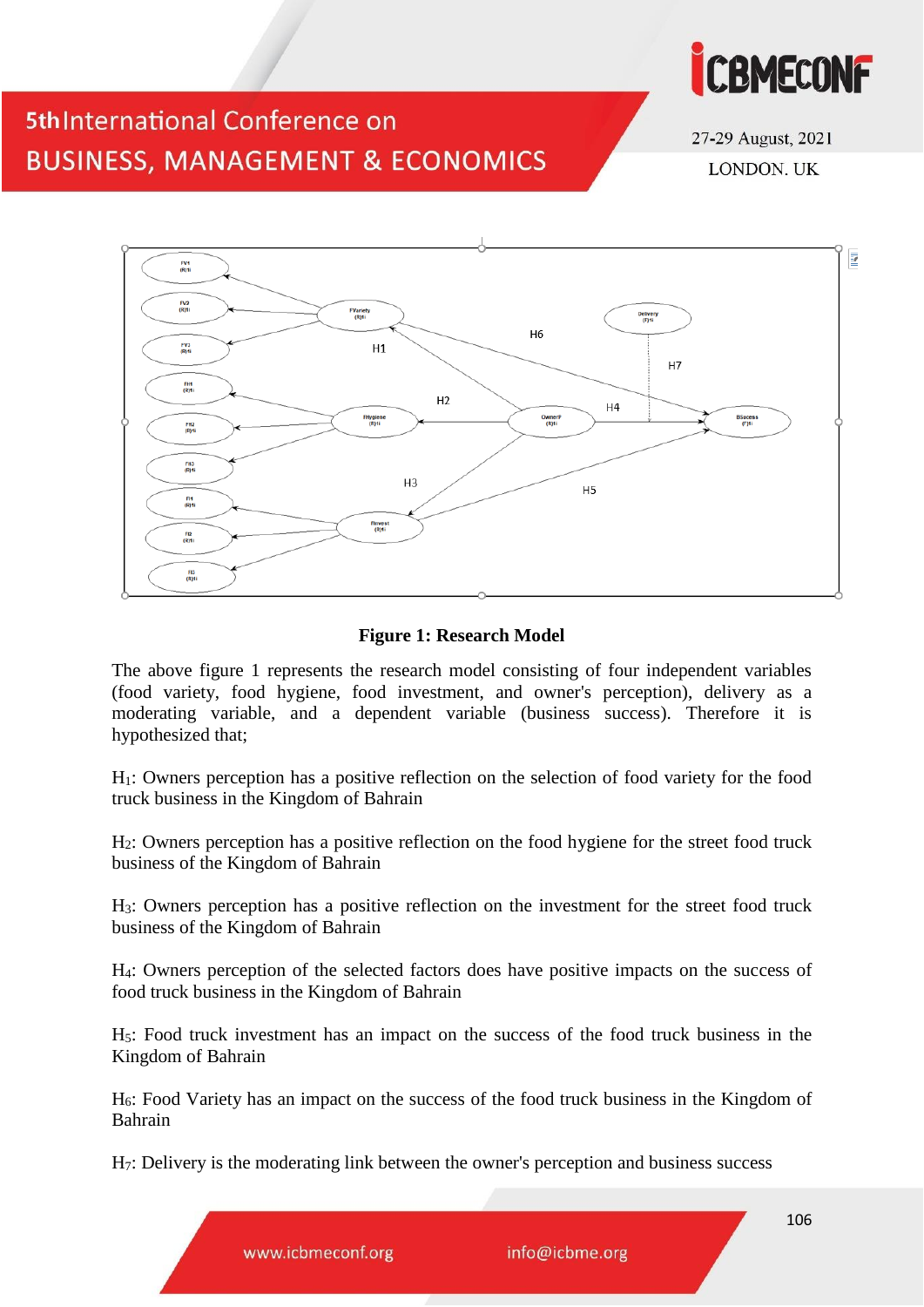

27-29 August, 2021 **LONDON, UK** 

#### **Methodology**

The study population consisted of the food truck owners in the Kingdom of Bahrain in Kharranah, Busiateen, and Isa Town. There are more than 100 trucks located in Bahrain, and each of the owners has a minimum of 1 truck and a maximum of 7 trucks. The questionnaire was utilized in this study with two parts based on the selected variables and interview questions. A total of 33 truck vendors were interviewed face-to-face, and details were later transferred to excel. The collected data were statistically tested in Wrap PLS. The below results are correlation, descriptive statistics, latent variable coefficients, model fit and quality indices, and hypothesis testing.

#### **Table 1: Measurement Instrument**

|                 | <b>Food Variety (FVariety)</b>                                                      |
|-----------------|-------------------------------------------------------------------------------------|
| FV1             | The customers are more attracted by the design or package of the food               |
| FV <sub>2</sub> | Customers are anxious to know about the ingredients in food                         |
| FV3             | The customers are more attracted to complimentary drinks or water                   |
|                 | <b>Food Hygiene (FHygiene)</b>                                                      |
| FH1             | The foods are cooked on the daily basis                                             |
| FH <sub>2</sub> | Do you believe that food tuck foods are more hygiene than restaurant food           |
| FH <sub>3</sub> | Your truck has fulfilled all the safety procedures                                  |
|                 | <b>Food Truck Investment (FInvest)</b>                                              |
| FI1             | Investing in a food truck is more profitable than restaurants                       |
| FI <sub>2</sub> | Investing in social media advertisement attract more customers                      |
| FI3             | Have you fulfilled all the official obligations in terms of fees paid to government |
|                 | regulations                                                                         |
|                 | <b>Owners Perception (OwnersP)</b>                                                  |
| OP <sub>1</sub> | The pricing point of the competitors is considered to fix the price of the menu     |
| OP <sub>2</sub> | Are you working on strategies to attract customers multiple times to your food      |
|                 | truck                                                                               |
| OP <sub>3</sub> | Male customers are more attracted to buy the food from your tuck than female        |
| OP <sub>4</sub> | Do you think the changing government rule or competition from other trucks will     |
|                 | affect your business                                                                |
| OP <sub>5</sub> | Do you have more family and friend support due to overextended time off work        |
|                 | <b>Business Success (BSucces)</b>                                                   |
| BS1             | Are you able to promote your product at attractive pricing than compared to other   |
|                 | food trucks around you                                                              |
| BS <sub>2</sub> | Are you able to meet the daily expenses                                             |
| BS3             | Are you able to receive sufficient profit at the end of each day sales              |
| BS4             | Do you think about expansions or adding more caravans for the business in future    |
| BS <sub>5</sub> | Are you able to deliver the order to a customer within 5 minutes                    |
| <b>Delivery</b> |                                                                                     |
| FTPC1           | Are you able to promote your restaurants through uniforms                           |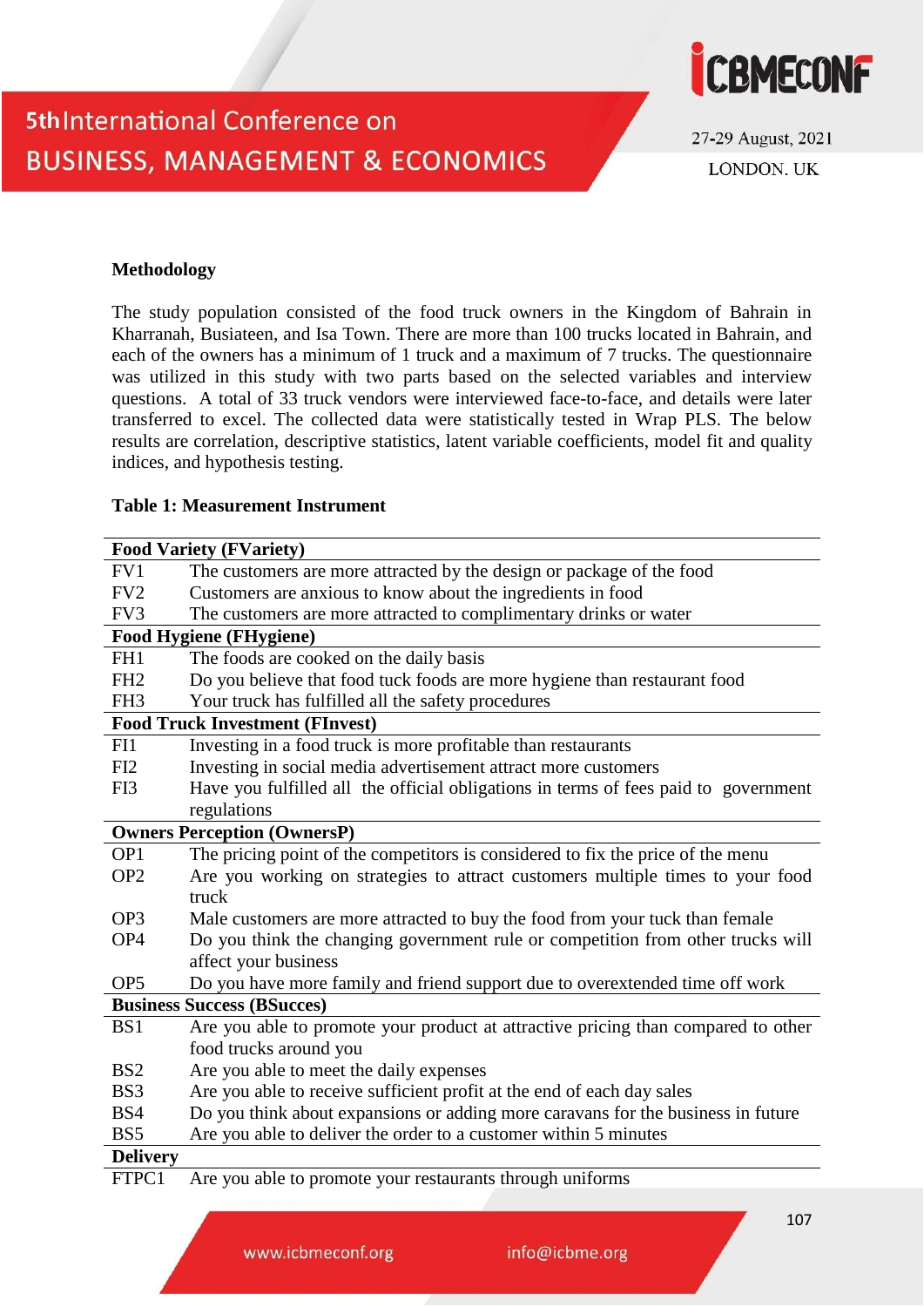

27-29 August, 2021 **LONDON, UK** 

FTPC2 Your cook is more professional qualified compared to competitors FTPC3 Your cook is entirely aware of the Hygiene practices in preparing the food

#### **Results**

The questionnaire utilized a 5 point Likert scale (5-strongly agree, 4-agree, 3-neutral, 2 disagree, 1-strongly disagree). The questionnaire was developed based on the research studies of different authors and the direct interview with the truck owners. The variables considered for the study were based on the description given in the table of critical determinants of the food truck Business.

#### **Table 2: Number of Respondents**

| Area                | <b>Number of Truck considered for the</b> | <b>Cumulative</b> |
|---------------------|-------------------------------------------|-------------------|
|                     | survey                                    | <b>Percentage</b> |
| Kharannah           | 10                                        | 30%               |
| (Bahrain)           |                                           |                   |
| Busaiteen (Bahrain) |                                           | 24%               |
| Isa town (Bahrain)  | 15                                        | 46%               |
| <b>Total</b>        | 33                                        | 100%              |

Table 2 shows the number of respondents considered for this study. All the survey was collected face to face from the owners of the truck, and the perceptions were evaluated statistically. The core area of the survey was taken in Bahrain, where the food truck is being more in to popularize.

|                       | <b>FVariety</b> | <b>FHygiene</b> | <b>FInvest</b> | <b>OwnerP</b> | <b>BSuccess</b> | <b>FTdelivery</b> |
|-----------------------|-----------------|-----------------|----------------|---------------|-----------------|-------------------|
| N                     | 33              | 33              | 33             | 33            | 33              | 33                |
| Missing               | 0               |                 |                | 0             |                 |                   |
| Mean                  | 3.59            | 4.11            | 3.76           | 3.60          | 3.82            | 3.94              |
| Median                | 3.40            | 4.00            | 3.60           | 3.40          | 4.00            | 4.20              |
| Standard<br>deviation | 0.605           | 0.309           | 0.864          | 0.665         | 0.626           | 0.567             |
| Minimum               | 2.40            | 3.20            | 1.80           | 1.80          | 2.20            | 3.20              |
| Maximum               | 4.40            | 4.80            | 5.00           | 4.60          | 4.60            | 4.60              |

#### **Table 3: Descriptive Statistics**

According to Table 3, the respondents positively agree to the statements between the agreement range of 3.41 to 4.20 of the Likert scale. The responses ranging from "Strongly agree" to "Strongly Disagree" and were classified into three groups, namely: positive, neutral, and negative (Chanwaiwit, 2018). As per the owners, the customers prefer to see the food cooked daily, and there should be hygiene practices in preparing the food. Majority of the trucks that we have surveyed for this study

www.icbmeconf.org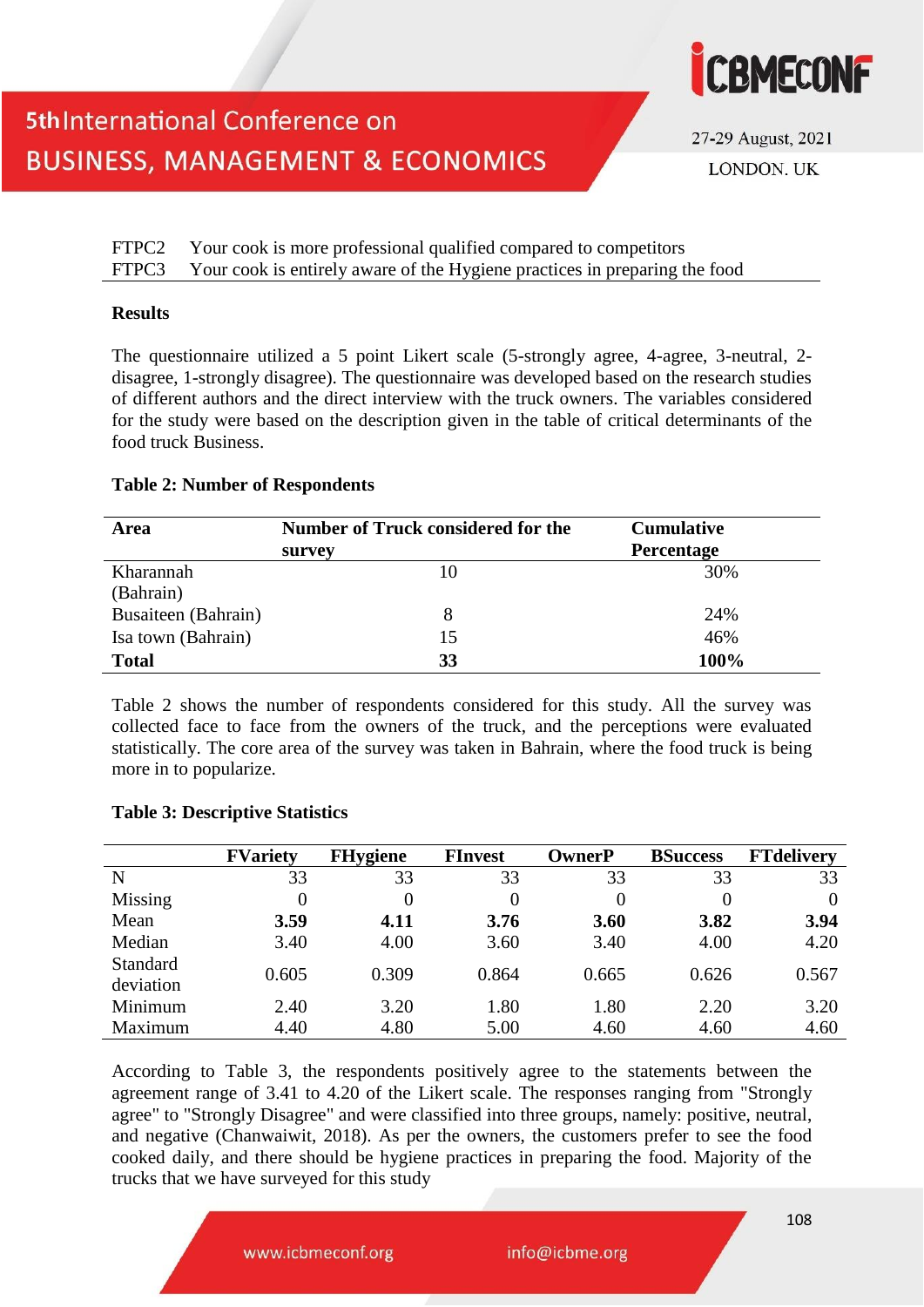

27-29 August, 2021 **LONDON, UK** 

### **Table 4: Correlation**

|                    | <b>FVariety</b> | <b>FHygiene</b> | <b>FInvest</b> | <b>OwnerP</b> | <b>BSuccess</b> | <b>FTdelivery</b> |
|--------------------|-----------------|-----------------|----------------|---------------|-----------------|-------------------|
| <b>FVariety</b>    | 1.000           |                 |                |               |                 |                   |
| <b>FHygiene</b>    | 0.484           |                 |                |               |                 |                   |
| <b>FInvest</b>     | 0.978           | 0.455           |                |               |                 |                   |
| <b>OwnerP</b>      | 0.335           | 0.478           | 0.074          |               |                 |                   |
| <b>FT Success</b>  | 0.682           | 0.433           | 0.003          | 0.894         |                 |                   |
| <b>FT</b> delivery | 0.693           | 0.300           | 0.290          | 0.852         | 0.005           | 1.000             |

Table 4 represents correlation indicates that all the variables are positively correlated. The food truck delivery is strongly correlated with food variety but weaker towards the hygeine, investment, and success. These results could be a reason for food tuck getting closed due to not following the government policies that impact the business's success, or hygiene concepts are debatable. According to the articles written by Fouts (2018) indicated that officials are looking for comprehensive regulations that could have a better food truck management business. Owners of the truck are working on multiple strategies to attract customers to the truck. According to Meghanathan (2016), correlation values were adapted from the literature (Wuensch & Evans, 1996), and ranges are listed below in Table 5.

|  | <b>Table 5: Measurement for Level of Correlation</b> |  |  |  |
|--|------------------------------------------------------|--|--|--|
|--|------------------------------------------------------|--|--|--|

| <b>Range of Correlation Coefficient Values</b> | <b>Level of Correlation</b> |
|------------------------------------------------|-----------------------------|
| $0.80 \text{ to } 1.00$                        | Very Strong Positive        |
| $0.60 \text{ to } 0.79$                        | <b>Strong Positive</b>      |
| $0.40 \text{ to } 0.59$                        | <b>Moderate Positive</b>    |
| $0.20 \text{ to } 0.39$                        | <b>Weak Positive</b>        |
| $0.00 \text{ to } 0.19$                        | Very weak Positive          |

### **Tabel 6: Latent Variable Coefficients**

|              | <b>FVariety</b> | <b>FHygiene</b> | <b>FInvest</b> | <b>OwnerP</b> | <b>BSuccess</b> | <b>Delivery</b> |
|--------------|-----------------|-----------------|----------------|---------------|-----------------|-----------------|
| R-Squared    | 0.090           | 0.065           | 0.210          |               | 0.653           |                 |
| Adj. R-      | 0.061           | 0.035           | 0.184          |               | 0.617           |                 |
| Squared      |                 |                 |                |               |                 |                 |
| Composite.   | 0.879           | 0.905           | 0.561          | 0.759         | 0.858           | 0.028           |
| Reliable     |                 |                 |                |               |                 |                 |
| Cronbachs    | 0.792           | 0.868           | 0.175          | 0.575         | 0.748           | 0.922           |
| Alpha        |                 |                 |                |               |                 |                 |
| Avg. Var.    | 0.708           | 0.723           | 0.536          | 0.503         | 0.670           | 0.445           |
| extrac       |                 |                 |                |               |                 |                 |
| Full collin. | 1.106           | 2.744           | 3.127          | 1.300         | 1.983           | 2.575           |
| <b>VIF</b>   |                 |                 |                |               |                 |                 |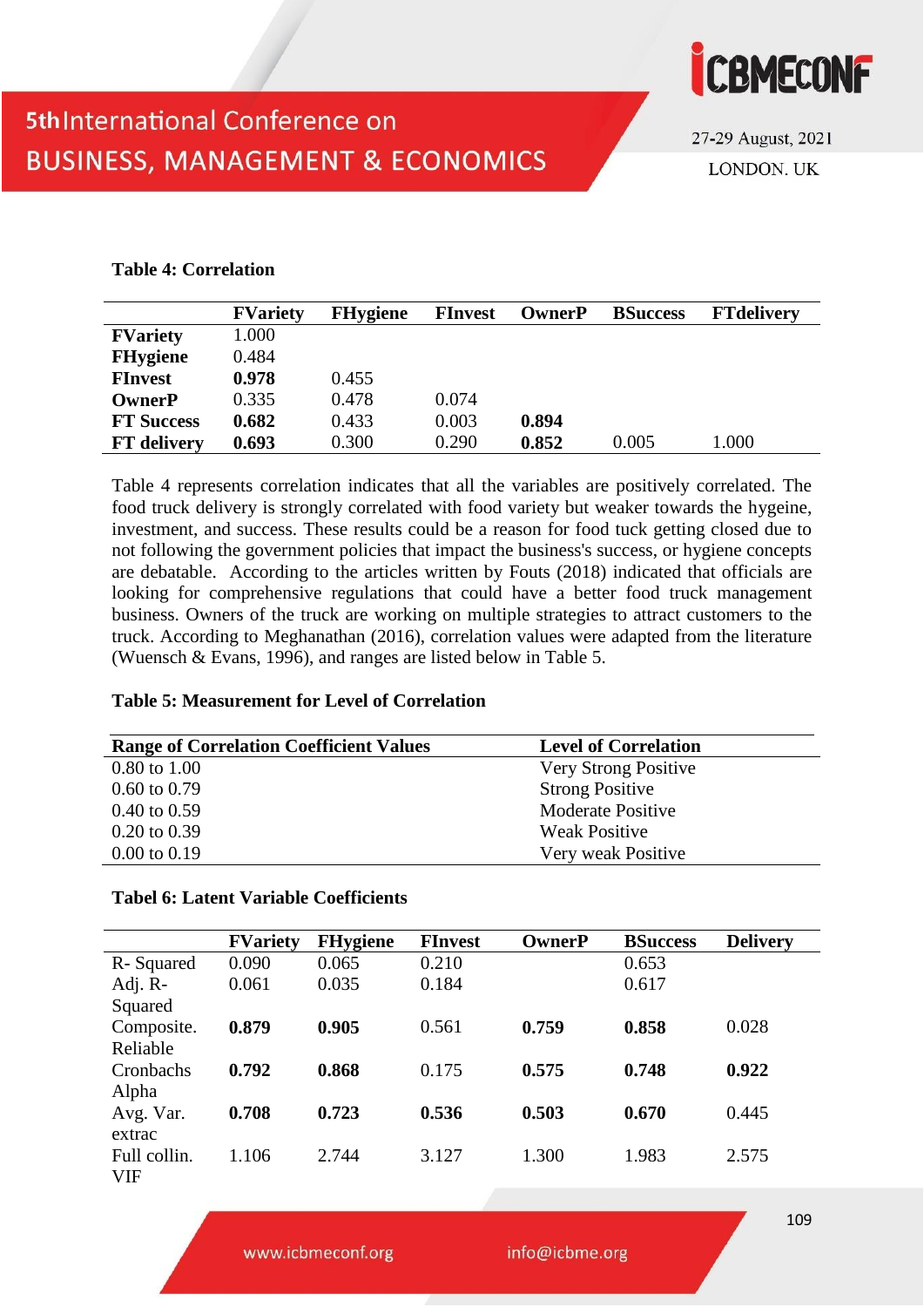27-29 August, 2021 **LONDON, UK** 

**ICBMECONF** 

| Q Squared<br>Min | 0.101<br>$-2.584$ | 0.125<br>$-2.946$ | 0.225<br>$-2.273$ | $-2.706$   | 0.722<br>$-2.595$ | $-1.371$       |
|------------------|-------------------|-------------------|-------------------|------------|-------------------|----------------|
| Max              | 1.241             | 2.239             | 1.431             | 1.503      | 1.239             | 0.891          |
| Median           | 0.341             | $-0.354$          | $-0.189$          | $-0.301$   | 0.281             | 0.326          |
| Mode             | 0.341             | $-0.354$          | $-0.653$          | 0.902      | $-0.997$          | 0.891          |
| <b>Skewness</b>  | $-0.816$          | $-0.190$          | $-0.169$          | $-0.388$   | $-0.480$          | $-0.458$       |
| Exc.             | 0.583             | 1.271             | $-0.689$          | $-0.268$   | $-0.463$          | $-1.535$       |
| Kurtosis         |                   |                   |                   |            |                   |                |
| Unimodal-        | <b>YES</b>        | <b>YES</b>        | <b>YES</b>        | <b>YES</b> | <b>YES</b>        | N <sub>O</sub> |
| <b>RS</b>        |                   |                   |                   |            |                   |                |
| Unimodal-        | <b>YES</b>        | <b>YES</b>        | <b>YES</b>        | <b>YES</b> | <b>YES</b>        | N <sub>O</sub> |
| <b>KMV</b>       |                   |                   |                   |            |                   |                |
| Normal-JB        | <b>YES</b>        | <b>YES</b>        | YES               | <b>YES</b> | <b>YES</b>        | <b>YES</b>     |
| Normal-RJB       | <b>YES</b>        | NO                | <b>YES</b>        | <b>YES</b> | <b>YES</b>        | <b>YES</b>     |

The validity measurement undertaken through the PLS is presented in the Tabel 6 Latent Variable Coefficients. According to Yuliansyah & Khan (2015), the composite reliability of more than 0.7 signals high reliability of the result and could be seen in food variety, food hygiene, owners perception, and business success. This study is on the exploration of the owner's perception of the success of the food truck. As per Hundleby & Nunnally (1968), the alpha's reliability for the exploratory research can value between 0.5 and 0.60. If the AVE is more than 0.5 indicates the validity of the items analyzed (Hair et al., 2019).

| <b>Statistics</b>                    | <b>Values</b> | <b>Conclusion</b> |
|--------------------------------------|---------------|-------------------|
| <b>Average Path Coefficient</b>      | 0.486         | Acceptable        |
| (APC)                                |               |                   |
| Average R- Squared (ARS)             | 0.356         | Acceptable        |
| Average adjusted R-Squared           | 0.327         | Acceptable        |
| Average Block VIF (AVIF)             | 1.949         | Ideally           |
| Average Full collinary VIF           | 2.138         | Ideally           |
| (AFVIF)                              |               |                   |
| Tenenhaus GoF (GoF)                  | 0.592         | Large             |
| Sympsons Parados Ratio               | 0.933         | Acceptable        |
| (SPR)                                |               |                   |
| R-Squared Contribution               | 0.992         | Acceptable        |
| Ratios (RSCR)                        |               |                   |
| <b>Statistical Suppression Ratio</b> | 1             | Acceptable        |
| (SSR)                                |               |                   |
| Nonlinear Bivariate causality        | 0.800         | Acceptable        |
| direction Ratio (NLBCDR)             |               |                   |

#### **Table 7: Model Fit and Quality Indices**

www.icbmeconf.org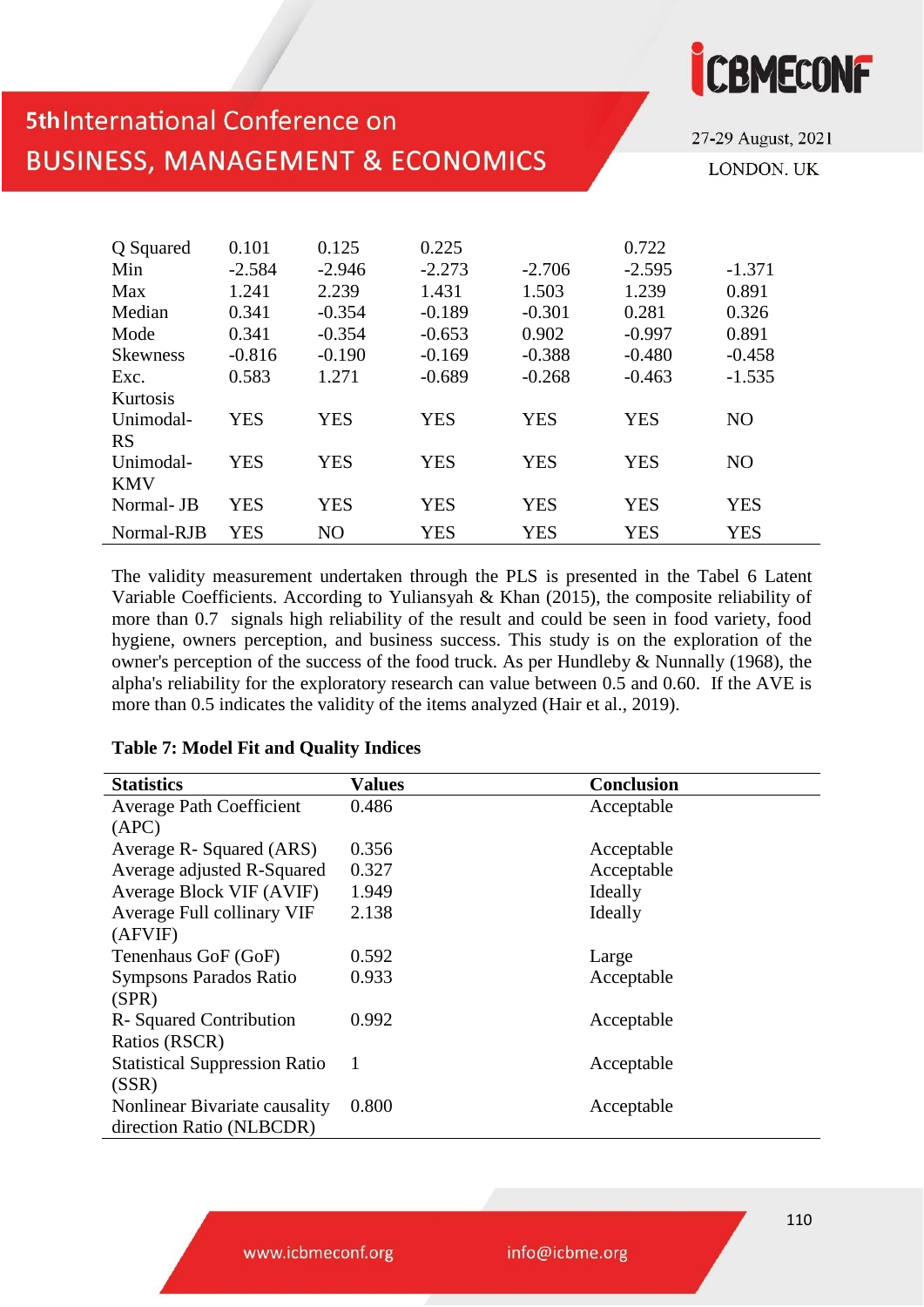

27-29 August, 2021 **LONDON, UK** 

In Table 7, Model Fit and Quality Indices are provided: average path coefficient (APC), average R-squared (ARS) 0.356 are acceptable. The results how in the table are to analyze the discrepancies between the hypothesis model and the data. As per Wetzels et al. (2009) for the GoF is small = 0.1 or > 0.1, medium is = 0.25 or > 0.25, and large if = 0.36 or > 0.36. Values lesser than 0.1 could be considered that the exploratory model is shallow to accept. The SPR is more than 0.7, which means the model is free from Simpson's paradox or any causality problems. R-Squared Contribution Ratios is acceptable at 0.992, indicating the model is free from negative R-squared contributions (Kock, 2014).

#### **Structural Equation Modeling (SEM)**

The PLS-SEM method is very appealing to many researchers as it enables them to estimate complex models with many constructs, indicator variables, and structural paths without imposing distributional assumptions on the data. The purpose of this paper is to provide a comprehensive yet concise overview of the considerations and metrics required for partial least squares structural equation modeling (PLS-SEM) analysis and result reporting.



### **Figure 2: Hypothesis Result Model**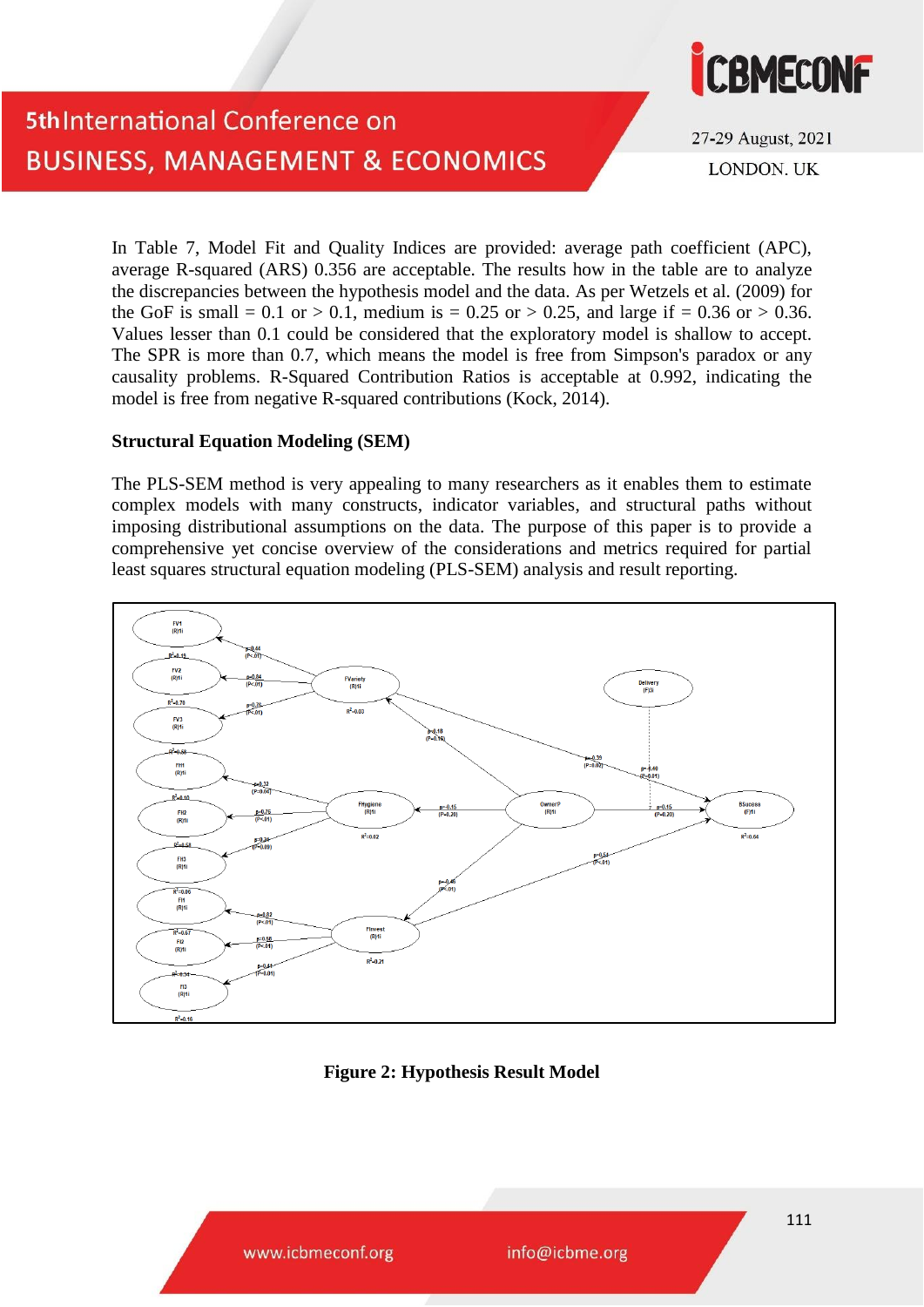

27-29 August, 2021 **LONDON, UK** 

| <b>Relation</b>         | Path               | <b>P-Value</b> | <b>Result</b>    |
|-------------------------|--------------------|----------------|------------------|
|                         | <b>Coefficient</b> |                |                  |
| $OwnerP - FVariety$     | 0.179              | 0.151          | Not Supported    |
| $Owner$ – $FH$ ygiene   | $-0.149$           | 0.331          | Not Supported    |
| $OwnerP -$              | 0.457              | 0.013          | <b>Supported</b> |
| <b>FInvestment</b>      |                    |                |                  |
| $F$ Investment –        | 0.510              | 0.003          | <b>Supported</b> |
| <b>FTSuccess</b>        |                    |                |                  |
| <b>Food Variety–FT</b>  | $-0.389$           | 0.016          | <b>Supported</b> |
| <b>Sucess</b>           |                    |                |                  |
| <b>OwnerP-FTSuccess</b> | 0.147              | 0.203          | Not Supported    |
| <b>Delivery *OwnerP</b> | $-0.400$           | 0.014          | <b>Supported</b> |
|                         |                    |                |                  |

### **Table 8: Result of the Hypothesis Testing**

Table 8 hypothesis 1 is not supported or rejected because many food varieties are fried foods or burgers. The truck owners can focus more on traditional foods, which will easily attract customers to the truck. That could be why the customers are more anxious to know about the ingredients of the food. Hypothesis 5 is accepted, and it indicates that the food variety also plays a massive role in the business's success. According to the report of TDT (2021), eight of the food truck owners identified in breach of the regulations. The health inspectors for the Ministry have undertaken a campaign to ensure that each truck has maintained required health and safety standards. Though in many instances, the owners believe that the truck maintains hygiene more than the restaurants, these instances can lead to the rejecting of hypothesis 2 at P-Value (0.331). The 33 owners that we have surveyed agreed that they can earn a net profit percentage of 7% and above. The operation of the food truck could be one year or more to one year, which is helping them sustain with the competition. In this analysis, the H3 about the investment in food truck business success H4 is supported. The available data focuses on extracting and using raw materials for the food industry to investigate the food and enlighten the future (Pissia et al., 2021). The safety and sanitation of food trucks in the developed destination. The study results that food prepared and sold from the truck could be a potential vehicle of clinically relevant (Okumus et al., 2019). Growing tourism demand and social media a crucial factors to increase revenue. The work considers the implications of international street food events as an avenue for shaping public space and tourism practices in contemporary cities (Fusté-Forné, 2021).

### **Conclusion and Recommendation**

The food truck concept is not a new idea, but it is growing depending on business for many middle to low-income families. A larger concept can be debatable in terms of understanding the laws and certificates required for the safety of the food truck. The respondents of the truck strongly recommend that the quality of the food and the taste or the design attract the customers, but in our study, the owner's perception of the food variety is not supported. It is very challenging for the owners to endure the cleanliness of the truck and the preparation of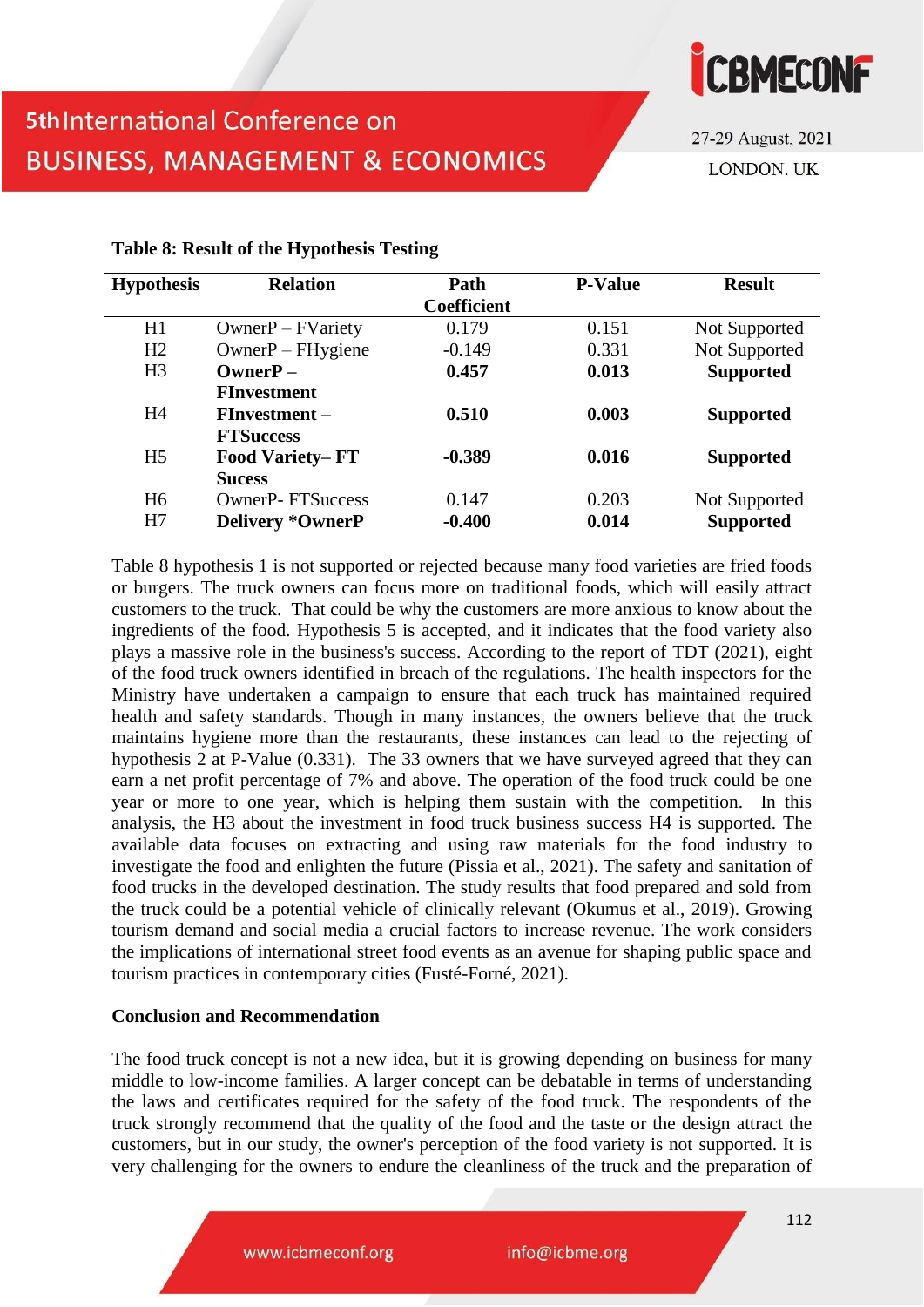

27-29 August, 2021 LONDON. UK

the food as there are chances for foodborne outcomes. The future researcher needs to see what food concepts are required mainly by the customers by undertaking the customers' perception because food variety is one of the leading factors for the success of the food truck business.

#### **References**

- Auad, L. I., Ginani, V. C., Stedefeldt, E., Nakano, E. Y., Nunes, A. C. S., & Zandonadi, R. P. (2019). Food safety knowledge, attitudes, and practices of brazilian food truck food handlers. *Nutrients*, *11*(8), 1784. https://doi.org/10.3390/nu11081784
- Chanwaiwit, P. (2018). Using Effective Feedback to Improve Professionalism as an English Student Teacher. *The New English Teacher*, *12*(2), 1–15.
- Clapp, J. (2017). Food self-sufficiency: Making sense of it, and when it makes sense. *Food Policy*, *66*(1), 88–96. https://doi.org/10.1016/j.foodpol.2016.12.001
- Eduqas. (2020). *GCSE Business 5*. Retrieved from https://www.turton.uk.com/wpcontent/uploads/sites/2/2020/06/Unit-3-Textbook-workbook.pdf
- Erickson, A. C. (2015). Food safety risk of food trucks compared with restaurants. *Food Protection Trends*, Vol. 35, pp. 348–356.
- ESCWA. (2020). *COVID-19 Economic Cost to the Arab Region*. Retrieved from https://reliefweb.int/sites/reliefweb.int/files/resources/escwa-covid-19-economic-costarab-region-en.pdf
- Fahlevi, M., Zuhri, S., Parashakti, R. D., & Ekhsan, M. (2019). Leadership Styles of Food Truck Businesses. *Journal of Research in Business, Economics and Management*, *13*(2), 2437–2442.
- Fouts, S. (2018). Re-Regulating Loncheras, Food Trucks, and their Clientele: Navigating Bureaucracy and Enforcement in New Orleans. *Gastronomica*, *18*(3), 1–13. https://doi.org/10.1525/gfc.2018.18.3.1
- Freybote, J., Fang, Y., & Gebhardt, M. (2017). The impact of temporary uses on property prices: the example of food trucks. *Journal of Property Research*, *34*(1), 19–35. https://doi.org/10.1080/09599916.2017.1288163
- Fung, F., Wang, H. S., & Menon, S. (2018). Food safety in the 21st century. *Biomedical Journal*, Vol. 41, pp. 88–95. https://doi.org/10.1016/j.bj.2018.03.003
- Fusté-Forné, F. (2021). Street food in New York City: Perspectives from a holiday market. *International Journal of Gastronomy and Food Science*, *24*(1), 100319. https://doi.org/10.1016/j.ijgfs.2021.100319
- Gjorgievska, A. (2014). Study: Food Trucks May Be Safer Than Restaurants. Retrieved June 6, 2021, from Health and Food Safety website: https://time.com/2901080/food-truckssafer-than-restaurants/
- Hair, J. F., Risher, J. J., Sarstedt, M., & Ringle, C. M. (2019). When to use and how to report the results of PLS-SEM. *European Business Review*, *31*(1), 2–24.
- Han, J. W., Ruiz-Garcia, L., Qian, J. P., & Yang, X. T. (2018). Food Packaging: A Comprehensive Review and Future Trends. *Comprehensive Reviews in Food Science and Food Safety*, Vol. 17, pp. 860–877. https://doi.org/10.1111/1541-4337.12343
- Hundleby, J. D., & Nunnally, J. (1968). Psychometric Theory. *American Educational*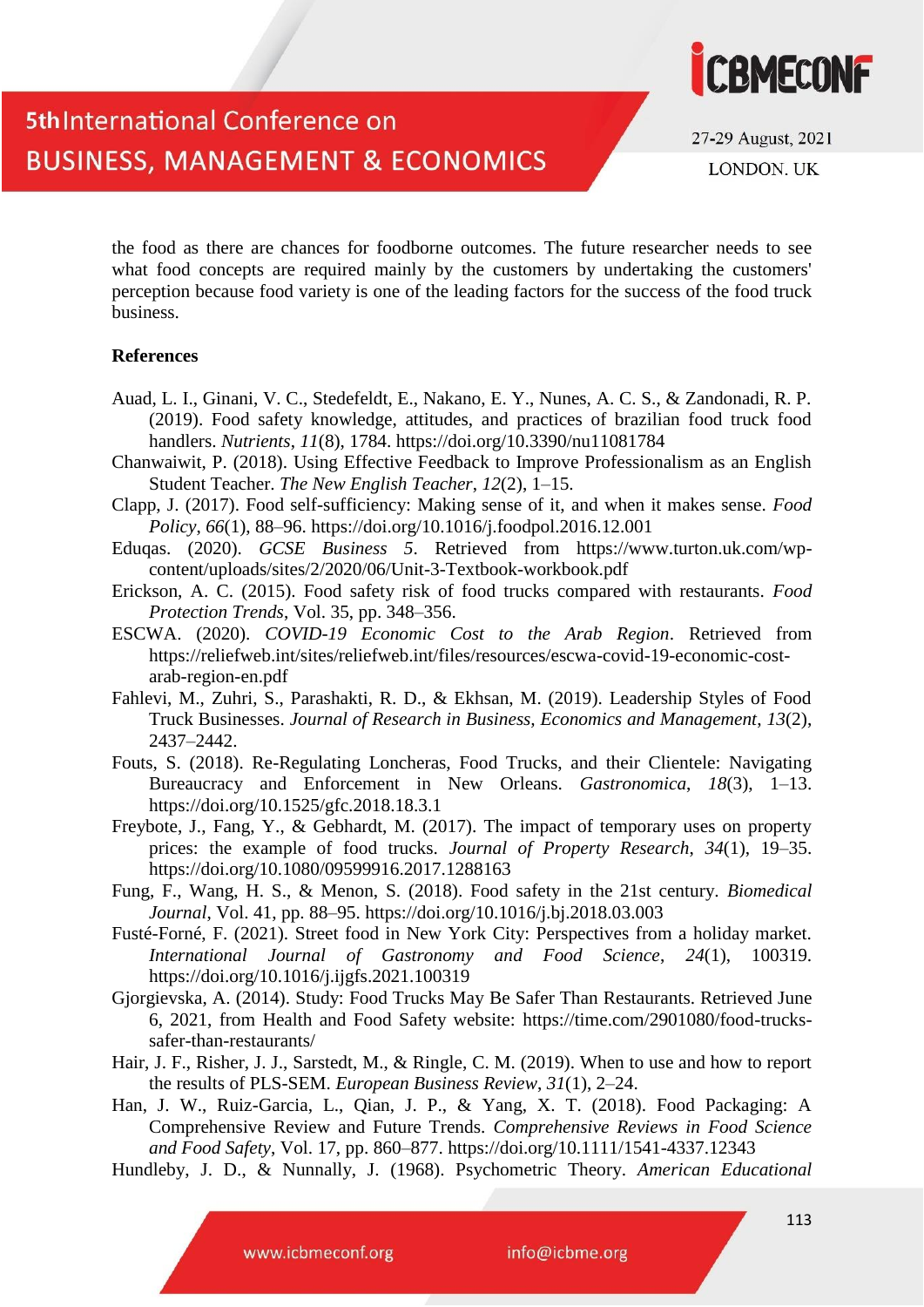



27-29 August, 2021

LONDON. UK

*Research Journal*, *5*(3), 431–433. https://doi.org/10.2307/1161962

- Kock, N. (2014). Advanced Mediating Effects Tests, Multi-Group Analyses, and Measurement Model Assessments in PLS-Based SEM. *International Journal of E-Collaboration*, *10*(1), 1–13. https://doi.org/10.4018/ijec.2014010101
- Kowalczyk, A., & Kubal-Czerwińska, M. (2020). Street food and food trucks: Old and new trends in Urban gastronomy. In *Urban Book Series* (pp. 17 (1-13)). https://doi.org/10.1007/978-3-030-34492-4\_17
- Meghanathan, N. (2016). Assortativity Analysis of Real-World Network Graphs based on Centrality Metrics. *Computer and Information Science*, *9*(3), 7–25. https://doi.org/10.5539/cis.v9n3p7
- Morano, R. S., Barrichello, A., Jacomossi, R. R., & D'Acosta-Rivera, J. R. (2018). Street food: factors influencing perception of product quality. *RAUSP Management Journal*, *53*(4), 535–554. https://doi.org/10.1108/RAUSP-06-2018-0032
- Muzaffar, A. T., Huq, I., & Mallik, B. A. (2009). Entrepreneurs of the Streets: an Analytical Work on the Street Food Vendors of Dhaka City. *International Journal of Business and Management*, *4*(2), 80–88. https://doi.org/10.5539/ijbm.v4n2p80
- Okumus, B., Sönmez, S., Moore, S., Auvil, D. P., & Parks, G. D. (2019). Exploring safety of food truck products in a developed country. *International Journal of Hospitality Management*, *81*(1), 150–158. https://doi.org/10.1016/j.ijhm.2019.02.011
- Olsen, P. E., & Mitchell, C. H. (2017). Beansie's or Bust: The Challenges of Managing a Food Truck Business. *Journal of Critical Incidents*, *10*(1), 41–43.
- Pissia, M. Α., Matsakidou, A., & Kiosseoglou, V. (2021). Raw materials from snails for food preparation. *Future Foods*, *3*(1), 100034. https://doi.org/10.1016/j.fufo.2021.100034
- Qian, L., Li, F., Cao, B., Wang, L., & Jin, S. (2021). Determinants of food waste generation in Chinese university canteens: Evidence from 9192 university students. *Resources, Conservation and Recycling*, *167*(1), 105410. https://doi.org/10.1016/j.resconrec.2021.105410
- Shafieizadeh, K., Alotaibi, S., & Tao, C. W. (Willie). (2021). How do authenticity and quality perceptions affect dining experiences and recommendations of food trucks? The moderating role of perceived risk. *International Journal of Hospitality Management*, *93*(1), 102800. https://doi.org/10.1016/j.ijhm.2020.102800
- Shin, Y. H., Kim, H., & Severt, K. (2019). Consumer values and service quality perceptions of food truck experiences. *International Journal of Hospitality Management*, *79*(1), 11– 20. https://doi.org/10.1016/j.ijhm.2018.12.008
- TDT. (2021, February 6). Awareness Campaign Launch for Food Truch Ownners in Bahrain. *The Daily Tribune*, pp. 1–2. Retrieved from https://www.newsofbahrain.com/bahrain/70136.html
- Wallace, E. V. (2021). Urban mobile food truck policies: reducing disparities and building a culture of health in the United States. *Journal of Public Health Policy*, *42*(2), 1–10. https://doi.org/10.1057/s41271-021-00274-1
- Wetzels, M., Odekerken-Schröder, G., & Van Oppen, C. (2009). Using PLS path modeling for assessing hierarchical construct models: Guidelines and empirical illustration. *MIS Quarterly: Management Information Systems*, *33*(1), 177–196. https://doi.org/10.2307/20650284